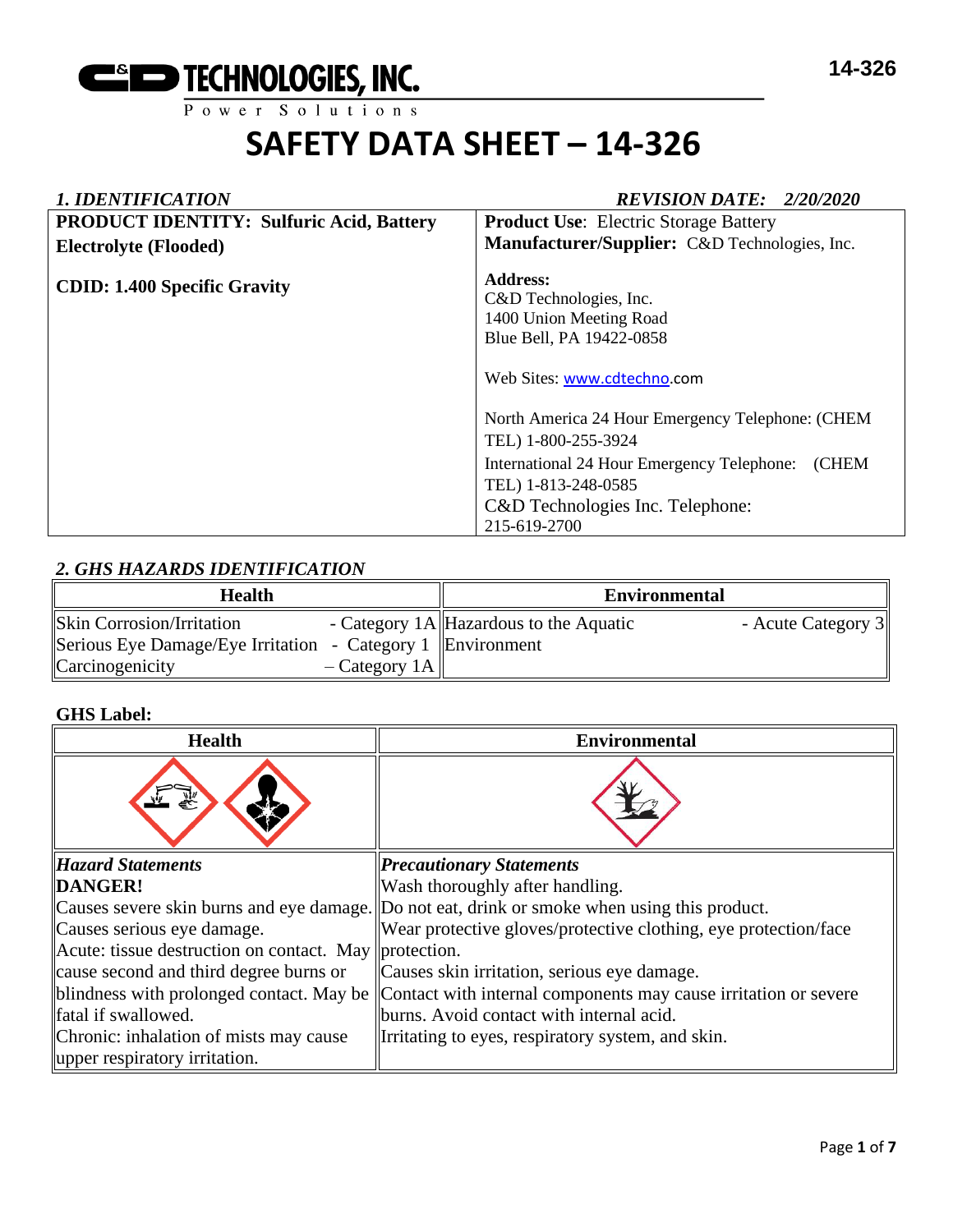

 $P$  ower Solutions

# **SAFETY DATA SHEET – 14-326**

## *3. \*COMPOSITION / INFORMATION ON INGREDIENTS*

| <b>INGREDIENTS</b> (Chemical/Common Names):            | CAS No.:  | $%$ by Wt: |
|--------------------------------------------------------|-----------|------------|
| * Sulfuric Acid                                        | 7664-93-9 | 28-40      |
| NON-HAZARDOUS INGREDIENTS                              |           |            |
| Water                                                  | 7732-18-5 | $60-72$    |
| <b>SECTION 313 (40 CFR 372) LISTED TOXIC CHEMICALS</b> |           |            |
| ARE PRECEDED BY AN *.                                  |           |            |

# *4. FIRST AID MEASURES*

## **INHALATION:**

Remove to fresh air immediately. If not breathing, give artificial respiration. If breathing is difficult, give oxygen. Consult a physician.

## **INGESTION:**

Give large quantities of milk or water; Do NOT induce vomiting or aspiration into the lungs may occur and can cause permanent injury or death; consult physician.

## **SKIN:**

Flush with large amounts of water for at least 15 minutes; remove contaminated clothing completely, including shoes. If symptoms persist, seek medical attention. Wash contaminated clothing before reuse. Discard contaminated shoes.

#### **EYES:**

Flush immediately with large amounts of water for at least 15 minutes while lifting lids; Seek immediate medical attention if eyes have been exposed directly to acid.

## *5. FIRE FIGHTING MEASURES*

**Flash Point:** Not Applicable

**Flammable Limits as H2 gas:** LEL: 4%; UEL: 74%

**Unusual Fire and Explosion Hazards:** hydrogen gas may be present. Hydrogen gas and acid mist is generated upon overcharge or in fire. Ventilate Area.

**Extinguishing media:** Class ABC or CO<sub>2</sub>. Caution should be taken not to use CO<sub>2</sub> directly on the battery cell as the thermal shock may cause cracking of the battery case and release of battery electrolyte.

## **Fire Fighting Procedures:**

Use positive pressure, self-contained breathing apparatus. Beware of acid splatter during water application and wear acid-resistant clothing, gloves, face and eye protection. If batteries are on charge, shut off power to the charging equipment, but note that strings of series connected batteries may still pose risk of electric shock even when charging equipment is shut down.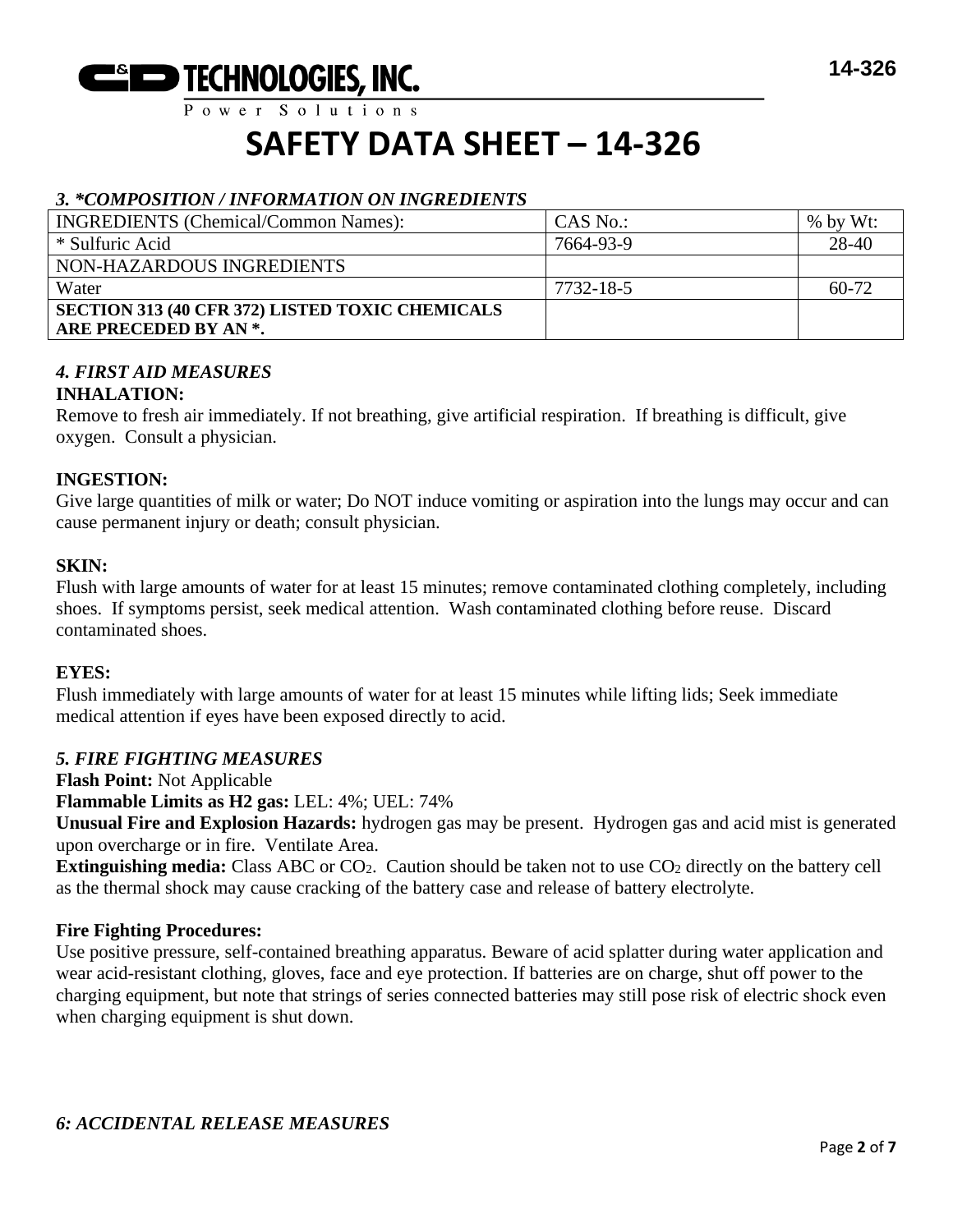

Neutralize any spilled electrolyte with soda ash or sodium bicarbonate until fizzing stops. When the reaction stops the pH should be neutral at 6-8. Collect residue and place it in a suitable container. Residue may be hazardous waste. When neutralized, the spill is non-hazardous. Keep untrained individuals away from the spilled material. Provide adequate ventilation, hydrogen gas may be given off during neutralization. Stop flow of material, contain/absorb small spills with dry sand, earth or vermiculite. Do not use combustible materials. Wear acid-resistant clothing, boots, gloves, and face shield. Do not allow discharge of un-neutralized acid to sewer. Acid must be managed in accordance with approved local, state, and federal requirements. Consult state environmental agency and/or federal EPA.

# *7. HANDLING AND STORAGE*

# **Handling:**

- Add water to acid after neutralization to avoid excessive heat generation.
- Store in cool, dry area away from reactives and combustibles.
- Do not store in sealed, unventilated areas.
- Provide secondary containment if large volumes are stored.

## **Storage:**

Keep containers tightly closed in a cool, well-ventilated area.

# *8. EXPOSURE CONTROLS / PERSONAL PROTECTION*

## **Exposure Limits (mg/m<sup>3</sup> ) Note: N.E. = Not Established**

|                          | $110001 + 1121 = 1100$    |       |          |                   |             |             |
|--------------------------|---------------------------|-------|----------|-------------------|-------------|-------------|
| <b>INGREDIENTS</b>       | <b>PEL</b><br><b>OSHA</b> | ACGIH | US NIOSH | <b>Duebec PEV</b> | Ontario OEL | ' OEL<br>EU |
| (Chemical/Common Names): |                           |       |          |                   |             |             |
| Sulfuric Acid            |                           | v.z   |          |                   | 0.2         | 0.05(c)     |
|                          |                           |       |          |                   |             |             |

**(c)**Thoracic fraction

## **Engineering Controls (Ventilation):**

General room ventilation is sufficient during normal use and handling. Do not install batteries in a sealed, unventilated area.

## **Respiratory Protection (NIOSH/MSHA approved):**

None required under normal conditions. When concentrations of sulfuric acid mist are known to exceed PEL, use NIOSH or MSHA-approved acid mist respiratory protection.

## **Skin Protection:**

Rubber or plastic acid-resistant gloves with elbow-length gauntlet.

## **Eye Protection:**

Chemical goggles or full-face shield.

## **Other Protection:**

Acid – resistant apron, clothing and boots.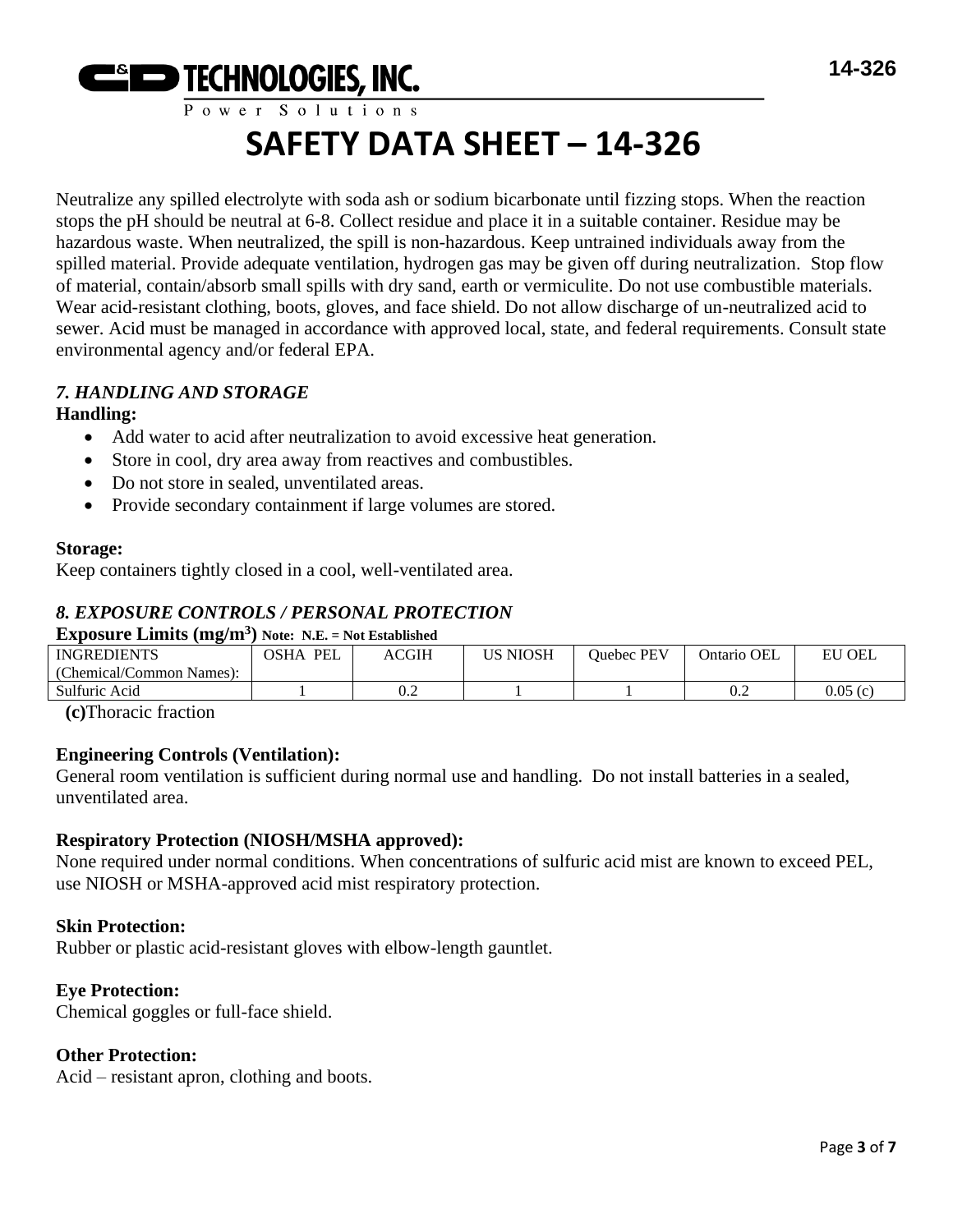

In areas where water and sulfuric acid solutions are handled in concentrations greater than 1%, emergency eyewash stations and showers should be provided, with unlimited water supply. Chemically impervious apron and face shield recommended when adding water or electrolyte to batteries. Wash Hands after handling.

# *9. PHYSICAL AND CHEMICAL PROPERTIES*

| Properties Listed Below are for Electrolyte:                                                    |               |                                                |  |  |
|-------------------------------------------------------------------------------------------------|---------------|------------------------------------------------|--|--|
| Boiling Point: $\vert$ 235 F                                                                    |               | Specific Gravity (H2O = 1):   1.250 +/- 0.010  |  |  |
| Melting Point: $\vert N/A \vert$                                                                |               | Vapor Pressure (mm Hg): $\vert$ 1mm @ 145.8    |  |  |
| Solubility in Water:   100%                                                                     |               | Vapor Density (AIR = 1): $\int$ Greater than 1 |  |  |
| Evaporation Rate:   N/A                                                                         |               | % Volatile by Weight:   N/A                    |  |  |
| (Butyl Acetate = 1)                                                                             |               |                                                |  |  |
| pH:                                                                                             | $\sim$ 1 to 2 | Flash Point:   N/A                             |  |  |
| Appearance and Odor: Colorless liquid, oily fluid, vapors are colorless; acrid odor when hot or |               |                                                |  |  |
|                                                                                                 | charging.     |                                                |  |  |

## *10. STABILITY AND REACTIVITY*

Stability: Stable X Unstable \_\_ This product is stable under normal conditions at ambient temperature.

## **Incompatibilities:** (materials to avoid)

Contact with combustibles and organic materials may cause fire and explosion. Also reacts violently with strong reducing agents, metals, sulfur trioxide gas, strong oxidizers, and water. Contact with metals may produce toxic sulfur dioxide fumes and may release flammable hydrogen gas.

#### **Hazardous Decomposition Products:**

Sulfur trioxide, carbon monoxide, sulfuric acid mist, sulfur dioxide, hydrogen sulfide.

#### **Hazardous Polymerization:**

Will not occur

## *11. TOXICOLOGICAL INFORMATION*

#### **Routes of Entry:**

Harmful by all routes of entry.

## **Inhalation:**

Breathing of sulfuric acid vapors or mists may cause severe respiratory irritation.

#### **Ingestion:**

May cause severe irritation of mouth, throat, esophagus and stomach.

#### **Skin Contact:**

May cause severe irritation, burns and ulceration.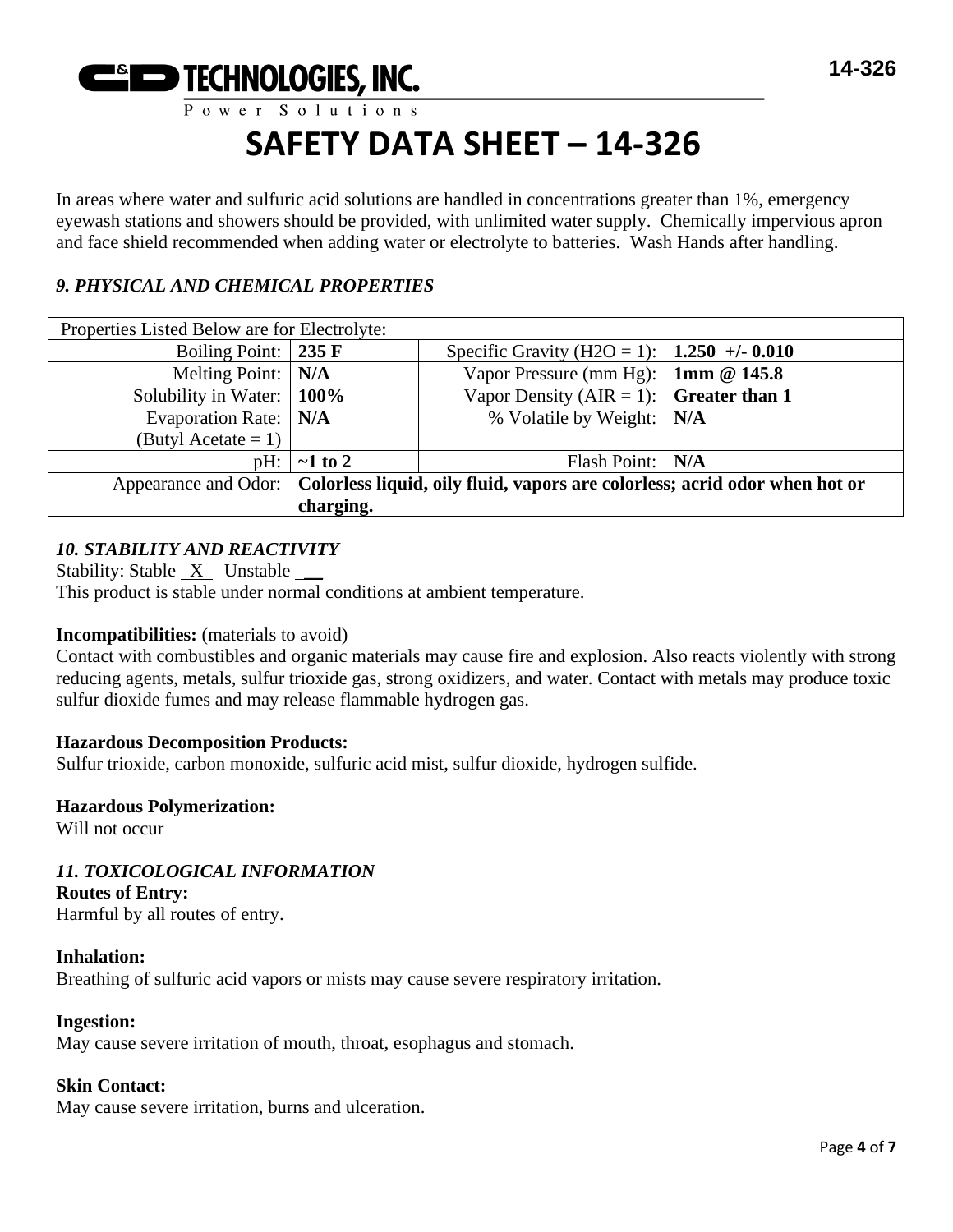

## **Eye Contact:**

May cause severe irritation, burns, cornea damage, and blindness.

## **Effects of Overexposure - Acute:**

May cause severe skin irritation, damage to cornea, upper respiratory irritation.

#### **Effects of Overexposure - Chronic:**

Possible erosion of tooth enamel, inflammation of nose, throat & bronchial tubes.

#### **Carcinogenicity:**

The International Agency for Research on Cancer (IARC) has classified "strong inorganic acid mist containing sulfuric acid" as a Category I carcinogen, a substance that is carcinogenic to humans. This classification does not apply to liquid forms of sulfuric acid or sulfuric acid solutions contained within a battery. Inorganic acid mist (sulfuric acid mist) is not generated under normal use of this product. Misuse of the product, such as overcharging, may result in the generation of sulfuric acid mist.

## **Medical Conditions Generally Aggravated by Exposure:**

Overexposure to sulfuric acid mist may cause lung damage and aggravate pulmonary conditions. Contact of sulfuric acid with skin may aggravate diseases such as eczema and contact dermatitis. Lead and its compounds can aggravate some forms of kidney, liver and neurologic diseases.

## **Acute Toxicity:**

LC50: Rat: 375 mg/m3; LC50: guinea pig: 510 mg/m3

Oral LD50: Rat: 2140 mg/kg

Inhalation LC50: Rat: 510 mg/m3

Unreported LDLo: Rat: 135 mg/kg

#### **Additional Health Data:**

Most inhalation problems can be avoided by adequate precautions such as ventilation and respiratory protection covered in Section 8. Follow good personal hygiene to avoid skin contact: wash hands, face, neck and arms thoroughly before eating, smoking or leaving the work site.

## *12. ECOLOGICAL INFORMATION*

**Environmental Fate:** Sulfuric acid can pose a threat if released to the environment.

## **Environmental Toxicity:** Aquatic Toxicity:

24-hr LC50, freshwater fish (Brachydanio rerio): 82 mg/L 96 hr- LOEC, freshwater fish (Cyprinus carpio): 22 mg/L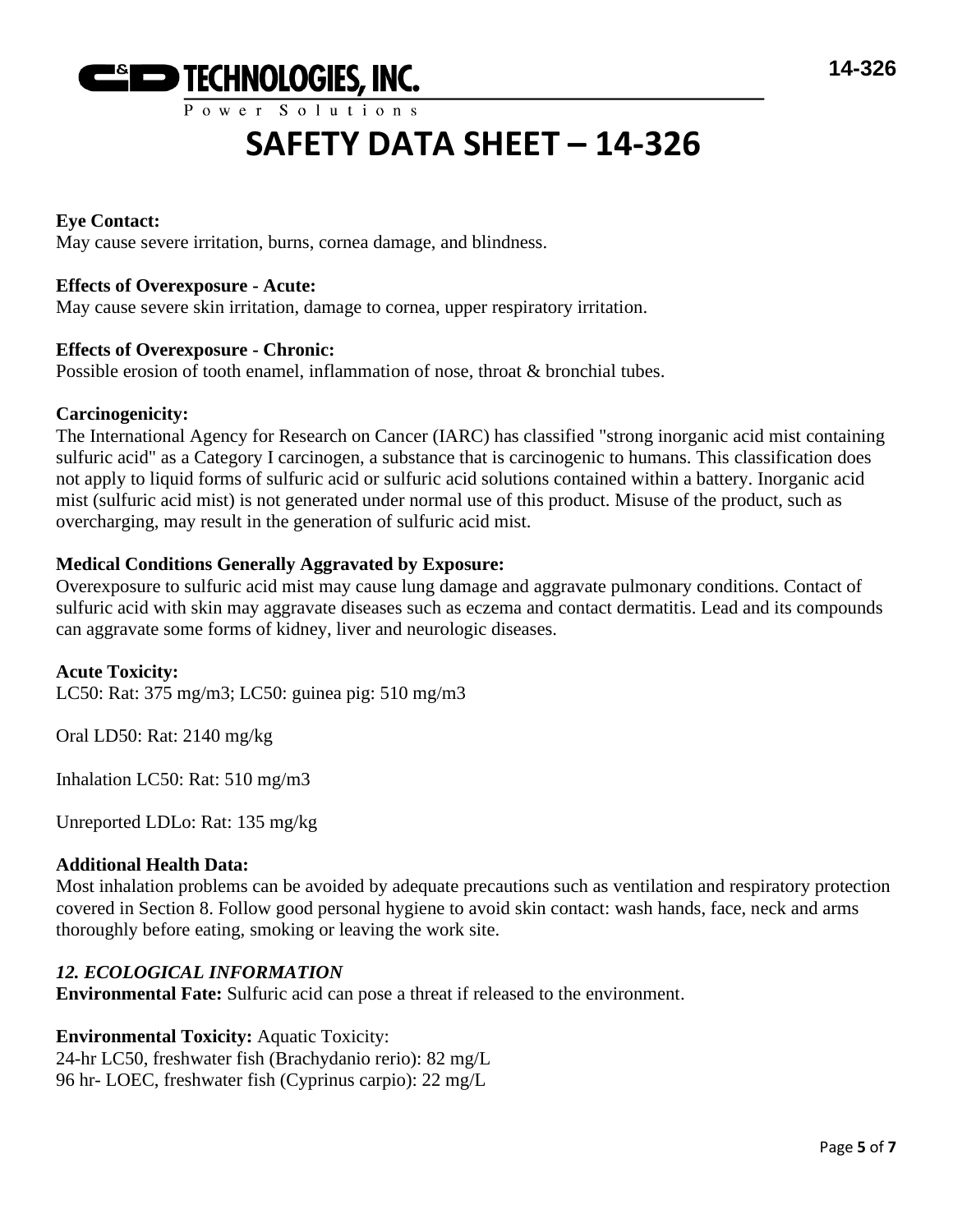

# *13. DISPOSAL CONSIDERATIONS (UNITED STATES)*

Place neutralized slurry into sealed acid resistant containers and dispose of as hazardous waste, as applicable. Large water diluted spills, after neutralization and testing, should be managed in accordance with approved local, state, and federal requirements. Consult state environmental agency and/or federal EPA.

Following local, State/Provincial, and Federal/National regulations applicable to end-of-life characteristics will be the responsibility of the end-user.

# *14. TRANSPORT INFORMATION*

**FOR DOMESTIC, CANADIAN, EXPORT, and AIR (IATA) SHIPMENTS: UN or NA Identification Number: UN2796 LABEL: Corrosive PACKING GROUP: ll PROPER SHIPPING NAME: Battery Fluid, Acid EMERGENCY RESPONSE GUIDE: 157 HAZARD CLASS: 8**

## *15. REGULATORY INFORMATION*

## **UNITED STATES:**

| <b>EPCRA Sections - Sulfuric Acid</b>             | <b>Thresholds</b>     |
|---------------------------------------------------|-----------------------|
| 302 - Emergency Planning Notification             | TPQ $\geq$ 1,000 lbs. |
| 304 - Emergency Release Notification              | $RQ \ge 1,000$ lbs.   |
| 311 - MSDS Reporting                              | *TPO $\geq$ 500 lbs.  |
| 312 - Chemical Inventory Reporting (i.e. Tier II) | *TPQ $\geq$ 500 lbs.  |

**\*The reporting threshold for Sulfuric Acid is ≥ the designated TPQ or 500 lbs, whichever is less.**

## **EPCRA Section 313**

The reporting of lead and sulfuric acid (and their releases) in lead-acid batteries used in cars, trucks, most cranes, forklifts, locomotive engines, and aircraft for the purposes of EPCRA Section 313 is not required. Leadacid batteries used for these purposes are exempt for Section 313 reporting per the "Motor Vehicle Exemption." See page B-22 of the *U.S. EPA Guidance Document for Lead and Lead Compound Reporting under EPCRA Section 313* for additional information of this exemption.

## **TSCA:**

TSCA Section 8b – Inventory Status: All chemicals comprising this product are either exempt or listed on the TSCA Inventory.

TSCA Section 12b (40 CFR Part 707.60(b)) No notice of export will be required for articles, except PCB articles, unless the Agency so requires in the context of individual section 5, 6, or 7 actions.